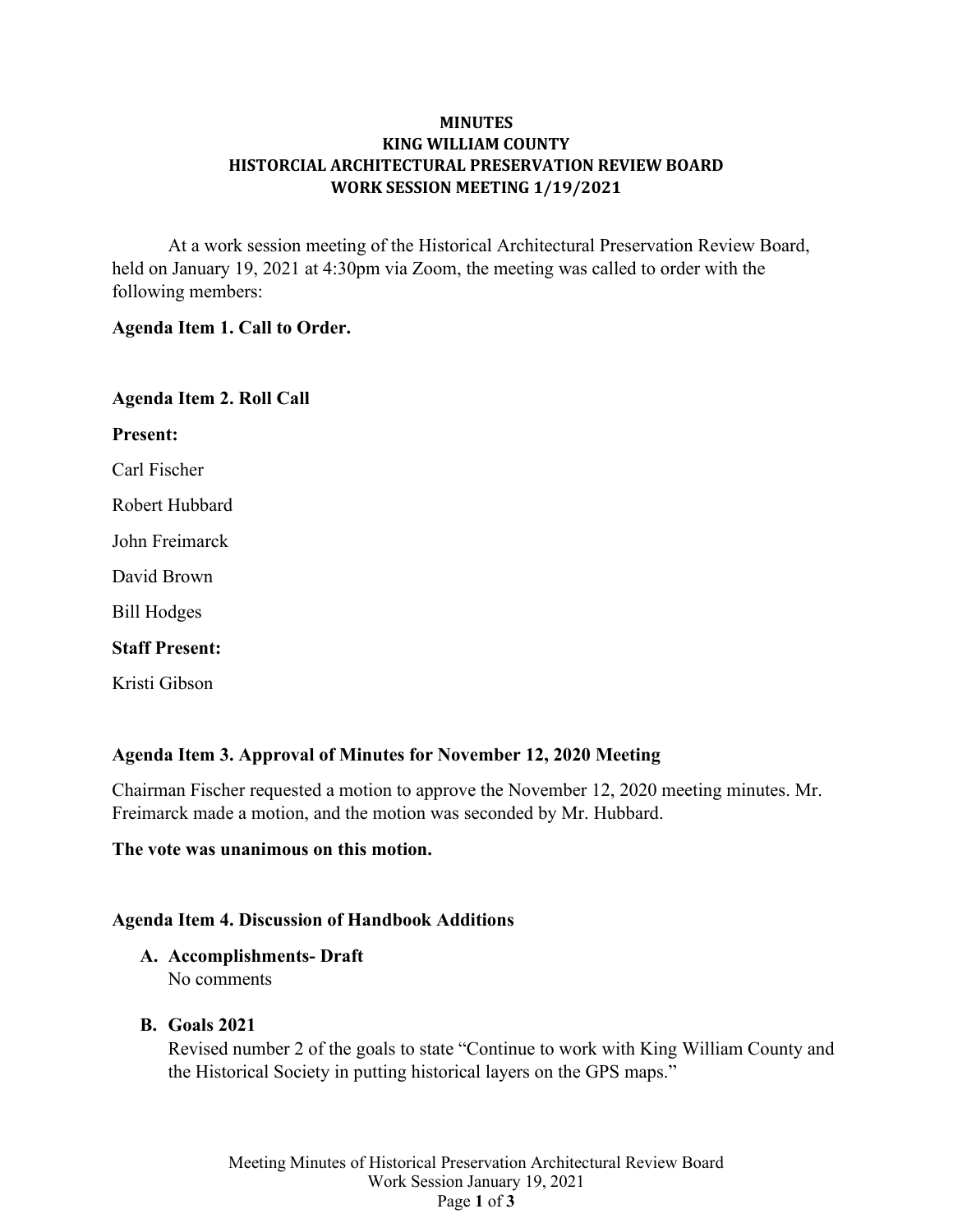### **C. NPS Documents**

NPS Documents will be added to the Historical Handbook.

# **Agenda Item 5. Letter to New Property Owners- Draft**

There were no concerns or issues with the drafted letter for new property owners of Historical property. The letter will be sent on King William County letterhead as new property owners take ownership.

# **Agenda Item 6. GPS Project**

GPS project on hold currently due to the county converting to "Visions" as Timmons Group will no longer be hosting. The GPS project will resume once the county develops with the new company. The board was requested to submit all ideas to Mr. Hubbard.

# **Agenda Item 7. Other**

# **Discussion of HVAC replacement at the Historic Courthouse**

Director of Operations, Steve Hudgins, reached out to the Board on January 11, 2021 to request approval of the replacement of the faulty heat pump at the Historic Courthouse building. The request is for a downspout solution for ease of installation and less demolition/repair of the exterior wall to preserve the historic appearance of the building.

The request was consensus approved for the use of a copper downspout to hide the line set of the new HVAC system on the exterior of the Historic Courthouse building.

Chairman Fischer requested that the Board gain ideas from the internet and work on policy procedures/forms and submit comments to him directly.

Next tentative meeting date will be scheduled for March 2021.

# **Agenda Item 10. Adjournment**

Chairman Fischer requested a motion to adjourn.

**The vote was unanimous on this motion.**